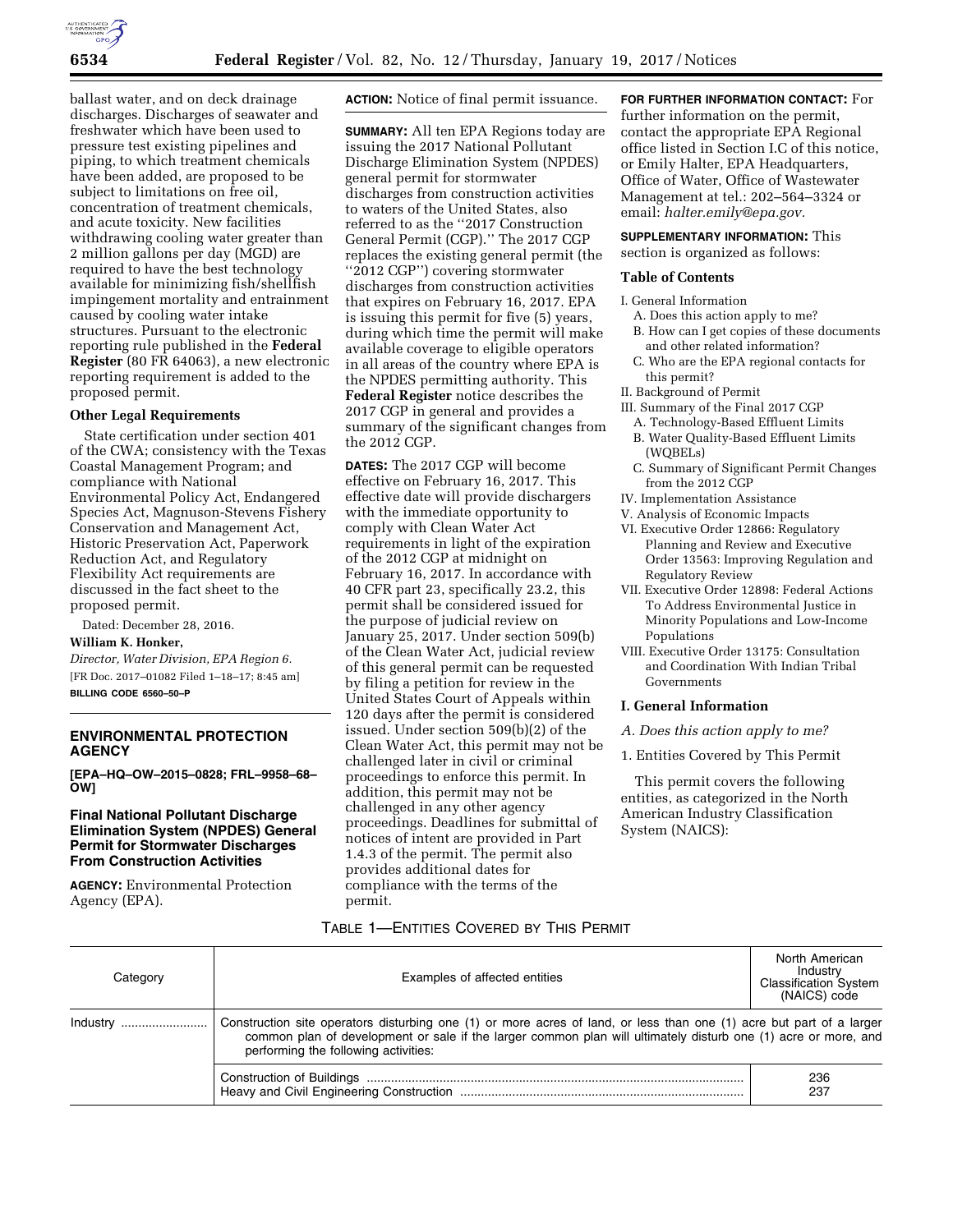EPA does not intend the preceding table to be exhaustive, but provides it as a guide for readers regarding the types of activities that EPA is now aware of that could potentially be affected by this action. Other types of entities not listed in the table could also be affected. To determine whether your site is covered by this action, you should carefully examine the definition of ''construction activity'' and ''small construction activity'' in existing EPA regulations at 40 CFR 122.26(b)(14)(x) and 122.26(b)(15), respectively. If you have questions regarding the applicability of this action to a particular entity, consult one of the persons listed for technical information in the preceding **FOR FURTHER INFORMATION CONTACT** section.

2. Construction Projects for Which Operators Are Eligible for Permit Coverage

Coverage under this permit is available to operators of eligible projects located in those areas where EPA is the permitting authority. A list of eligible areas is included in Appendix B of the permit. Eligibility for permit coverage is limited to operators of ''new sites,'' operators of ''existing sites,'' ''new operators of permitted sites,'' and operators of ''emergency-related projects." A "new site" is a site where construction activities commenced on or after February 16, 2017. An ''existing site'' is a site where construction activities commenced prior to February 16, 2017. A ''new operator of a permitted site'' is an operator that through transfer of ownership and/or operation replaces the operator of an already permitted construction site that is either a ''new site'' or an ''existing site.'' An ''emergency-related project'' is a project initiated in response to a public emergency *(e.g., mud slides, earthquake, extreme flooding conditions, disruption in essential public services),* for which the related work requires immediate authorization to avoid imminent endangerment to human health or the environment, or to reestablish public services.

### 3. Geographic Coverage

This permit makes coverage available to eligible operators for stormwater discharges from construction activities that occur in areas not covered by an approved state NPDES program. The areas of geographic coverage of this permit are listed in Appendix B, and include the states of New Hampshire, Massachusetts, New Mexico, and Idaho as well as most Indian country lands, and areas in selected states operated by a federal operator. Permit coverage is also available to eligible operators in

Puerto Rico, the District of Columbia, and the Pacific Island territories, among others.

## *B. How can I get copies of these documents and other related information?*

1. *Docket.* EPA has established an official public docket for this action under Docket ID No. EPA–HQ–OW– 2015–0828. The official public docket is the collection of materials that is available for public viewing at the Water Docket in the EPA Docket Center, (EPA/ DC) WJC West Building, Room 3334, 1301 Constitution Ave. NW., Washington, DC 20460. Although all documents in the docket are listed in an index, some information is not publicly available, *i.e.,* Confidential Business Information (CBI) or other information whose disclosure is restricted by statute. Publicly available docket materials are available in hard copy at the EPA Docket Center Public Reading Room, open from 8:30 a.m. to 4:30 p.m., Monday through Friday, excluding legal holidays. The telephone number for the Public Reading Room is (202) 566–1744 and the telephone number for the Water Docket is (202) 566–2426.

2. *Electronic Access.* You may access this **Federal Register** notice electronically through the United States government on-line source for Federal regulations at *[http://](http://www.regulations.gov)  [www.regulations.gov.](http://www.regulations.gov)* 

Electronic versions of this permit and fact sheet are available on EPA's NPDES Web site at *[https://www.epa.gov/npdes/](https://www.epa.gov/npdes/stormwater-discharges-construction-activities)  [stormwater-discharges-construction](https://www.epa.gov/npdes/stormwater-discharges-construction-activities)[activities.](https://www.epa.gov/npdes/stormwater-discharges-construction-activities)* 

An electronic version of the public docket is available through the EPA's electronic public docket and comment system, EPA Dockets. You may use EPA Dockets at *<http://www.regulations.gov>* to view public comments, access the index listing of the contents of the official public docket, and to access those documents in the public docket that are available electronically. For additional information about EPA's public docket, visit the EPA Docket Center homepage at *[https://www.epa.gov/dockets.](https://www.epa.gov/dockets)*  Although not all docket materials may be available electronically, you may still access any of the publicly available docket materials through the Docket Facility identified in Section I.B.1.

# *C. Who are the EPA regional contacts for this permit?*

For EPA Region 1, contact Suzanne Warner at tel.: (617) 918–1383 or email at *[warner.suzanne@epa.gov.](mailto:warner.suzanne@epa.gov)* 

For EPA Region 2, contact Stephen Venezia at tel.: (212) 637–3856 or email at *[venezia.stephen@epa.gov,](mailto:venezia.stephen@epa.gov)* or for

Puerto Rico, contact Sergio Bosques at tel.: (787) 977–5838 or email at *[bosques.sergio@epa.gov.](mailto:bosques.sergio@epa.gov)* 

For EPA Region 3, contact Carissa Moncavage at tel.: (215) 814–5798 or email at *[moncavage.carissa@epa.gov.](mailto:moncavage.carissa@epa.gov)* 

For EPA Region 4, contact Michael Mitchell at tel.: (404) 562–9303 or email at *[mitchell.michael@epa.gov.](mailto:mitchell.michael@epa.gov)* 

For EPA Region 5, contact Brian Bell at tel.: (312) 886–0981 or email at *[bell.brianc@epa.gov.](mailto:bell.brianc@epa.gov)* 

For EPA Region 6, contact Suzanna Perea at tel.: (214) 665–7217 or email at: *[perea.suzanna@epa.gov.](mailto:perea.suzanna@epa.gov)* 

For EPA Region 7, contact Mark Matthews at tel.: (913) 551–7635 or email at: *[matthews.mark@epa.gov.](mailto:matthews.mark@epa.gov)* 

For EPA Region 8, contact Amy Clark at tel.: (303) 312–7014 or email at: *[clark.amy@epa.gov.](mailto:clark.amy@epa.gov)* 

For EPA Region 9, contact Eugene Bromley at tel.: (415) 972–3510 or email at *[bromley.eugene@epa.gov.](mailto:bromley.eugene@epa.gov)* 

For EPA Region 10, contact Margaret McCauley at tel.: (206) 553–1772 or email at *[mccauley.margaret@epa.gov.](mailto:mccauley.margaret@epa.gov)* 

### **II. Background of Permit**

The Clean Water Act (''CWA'') establishes a comprehensive program ''to restore and maintain the chemical, physical, and biological integrity of the Nation's waters.'' 33 U.S.C. 1251(a). The CWA also includes the objective of attaining ''water quality which provides for the protection and propagation of fish, shellfish and wildlife and \* \* \* recreation in and on the water.'' 33 U.S.C. 1251(a)(2)). To achieve these goals, the CWA requires EPA to control discharges of pollutants from point sources through the issuance of NPDES permits.

The Water Quality Act of 1987 (WQA) added section 402(p) to the CWA, which directed EPA to develop a phased approach to regulate stormwater discharges under the NPDES program. 33 U.S.C. 1342(p). EPA published a final regulation in the **Federal Register**, often called the ''Phase I Rule,'' on November 16, 1990, establishing permit application requirements for, among other things, ''storm water discharges associated with industrial activity.'' See 55 FR 47990. EPA defines the term ''storm water discharge associated with industrial activity'' in a comprehensive manner to cover a wide variety of facilities. See *id.* Construction activities, including activities that are part of a larger common plan of development or sale, that ultimately disturb at least five acres of land and have point source discharges to waters of the U.S. were included in the definition of ''industrial activity'' pursuant to 40 CFR 122.26(b)(14)(x). The second rule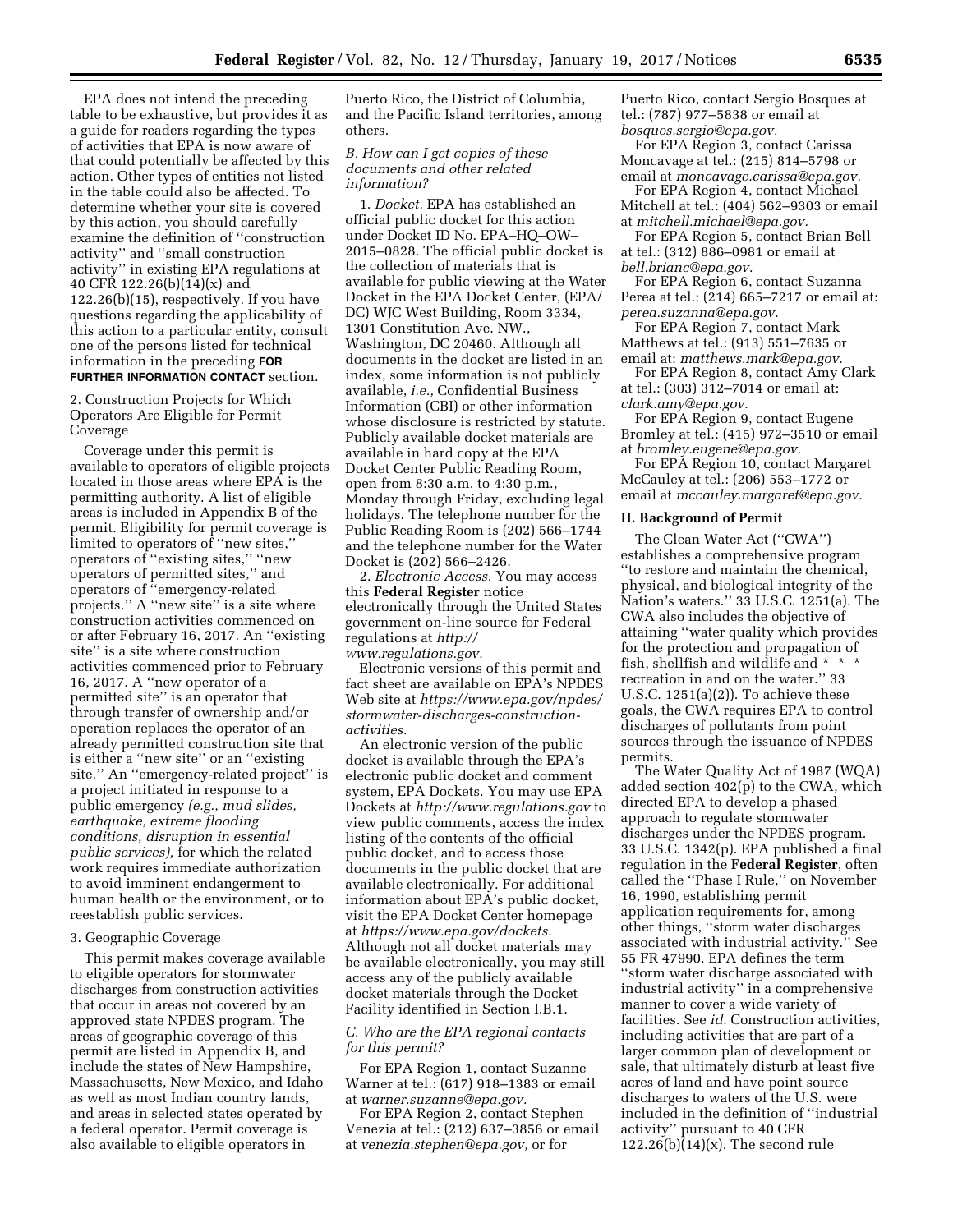implementing section 402(p), often called the ''Phase II Rule,'' was published in the **Federal Register** on December 8, 1999. It requires NPDES permits for discharges from construction sites disturbing at least one acre but less than five acres, including sites that are part of a larger common plan of development or sale that will ultimately disturb at least one acre but less than five acres, pursuant to 40 CFR 122.26(b)(15)(i). See 64 FR 68722. EPA is issuing this permit under the statutory and regulatory authority cited above.

NPDES permits for construction stormwater discharges are required under Section 402(a)(1) of the CWA to include conditions to meet technologybased effluent limits established under Section 301 and, where applicable, Section 306. Effluent Limitations Guidelines (ELGs) and New Source Performance Standards (NSPS) are technology-based effluent limitations that are based on the degree of control that can be achieved using various levels of pollutant control technology as defined in Subchapter III of the CWA.

Once a new national standard is established in accordance with these sections, NPDES permits must incorporate limits based on such technology-based standards. See CWA sections 301 and 306, 33 U.S.C. 1311 and 1316, and 40 CFR 122.44(a)(1). On December 1, 2009, EPA published final regulations establishing technologybased ELGs and NSPSs for the Construction & Development (C&D) point source category, which became effective on February 1, 2010. See 40 CFR part 450, and 74 FR 62996 (December 1, 2009). The Construction & Development Rule, or ''C&D rule,'' was amended on March 6, 2014 to satisfy EPA's agreements pursuant to a settlement of litigation that challenged the 2009 rule. See 79 FR 12661. All NPDES construction stormwater NPDES permits issued by EPA or states after this date must incorporate the requirements in the C&D rule.

### **III. Summary of the Final 2017 CGP**

The final 2017 CGP is substantially similar to the 2012 CGP. It includes effluent limitations *(i.e., requirements for erosion and sediment and pollutant prevention controls)* and requirements for self-inspections, corrective actions, staff training, development of a stormwater pollution prevention plan (SWPPP), and permit conditions applicable to construction sites in specific states, Indian country lands, and territories. Additionally, the appendices provide forms for the submittal of a Notice of Intent (NOI),

Notice of Termination (NOT), Low Erosivity Waiver (LEW), as well as stepby-step procedures for determining eligibility with respect to the protection of threatened and endangered species and historic properties, and for complying with the permit's natural buffer requirements.

### *A. Technology-Based Effluent Limits*

As stated above, all NPDES construction permits issued by EPA or states after March 6, 2014 must incorporate the requirements in the C&D rule, as amended. The non-numeric effluent limitations in the C&D rule are designed to prevent the mobilization and discharge of sediment and sediment-bound pollutants, such as metals and nutrients, and to prevent or minimize exposure of stormwater to construction materials, debris, and other sources of pollutants on construction sites. In addition, these non-numeric effluent limitations reduce the generation of dissolved pollutants. Soil on construction sites can contain a variety of pollutants such as nutrients, pesticides, herbicides, and metals. These pollutants may be present naturally in the soil, such as arsenic or selenium, or they may have been contributed by previous activities on the site, such as agriculture or industrial activities. These pollutants, once mobilized by stormwater, can detach from the soil particles and become dissolved pollutants. Once dissolved, these pollutants would not be removed by down-slope sediment controls. Source control through minimization of soil erosion is therefore the most effective way of controlling the discharge of these pollutants.

The non-numeric effluent limits in the C&D rule, upon which the technology-based requirements in the permit are based, include the following:

• *Erosion and Sediment Controls*— Permittees are required to design, install and maintain effective erosion controls and sediment controls to minimize the discharge of pollutants. At a minimum, such controls must be designed, installed and maintained to:

1. Control stormwater volume and velocity to minimize soil erosion in order to minimize pollutant discharges;

2. Control stormwater discharges, including both peak flowrates and total stormwater volume, to minimize channel and streambank erosion and scour in the immediate vicinity of discharge points;

3. Minimize the amount of soil exposed during construction activity;

4. Minimize the disturbance of steep slopes;

5. Minimize sediment discharges from the site. The design, installation and maintenance of erosion and sediment controls must address factors such as the amount, frequency, intensity and duration of precipitation, the nature of resulting stormwater discharge, and soil characteristics, including the range of soil particle sizes expected to be present on the site;

6. Provide and maintain natural buffers around waters of the United States, direct stormwater to vegetated areas and maximize stormwater infiltration to reduce pollutant discharges, unless infeasible;

7. Minimize soil compaction. Minimizing soil compaction is not required where the intended function of a specific area of the site dictates that it be compacted; and

8. Unless infeasible, preserve topsoil. Preserving topsoil is not required where the intended function of a specific area of the site dictates that the topsoil be disturbed or removed.

• *Soil Stabilization Requirements*— Permittees are required to, at a minimum, initiate soil stabilization measures immediately whenever any clearing, grading, excavating or other earth disturbing activities have permanently ceased on any portion of the site, or temporarily ceased on any portion of the site and will not resume for a period exceeding 14 calendar days. In arid, semiarid, and drought-stricken areas where initiating vegetative stabilization measures immediately is infeasible, alternative stabilization measures must be employed as specified by the permitting authority. Stabilization must be completed within a period of time determined by the permitting authority. In limited circumstances, stabilization may not be required if the intended function of a specific area of the site necessitates that it remain disturbed.

• *Dewatering Requirements*— Permittees are required to minimize the discharge of pollutants from dewatering trenches and excavations. Discharges are prohibited unless managed by appropriate controls.

• *Pollution Prevention Measures*— Permittees are required to design, install, implement, and maintain effective pollution prevention measures to minimize the discharge of pollutants. At a minimum, such measures must be designed, installed, implemented and maintained to:

1. Minimize the discharge of pollutants from equipment and vehicle washing, wheel wash water, and other wash waters. Wash waters must be treated in a sediment basin or alternative control that provides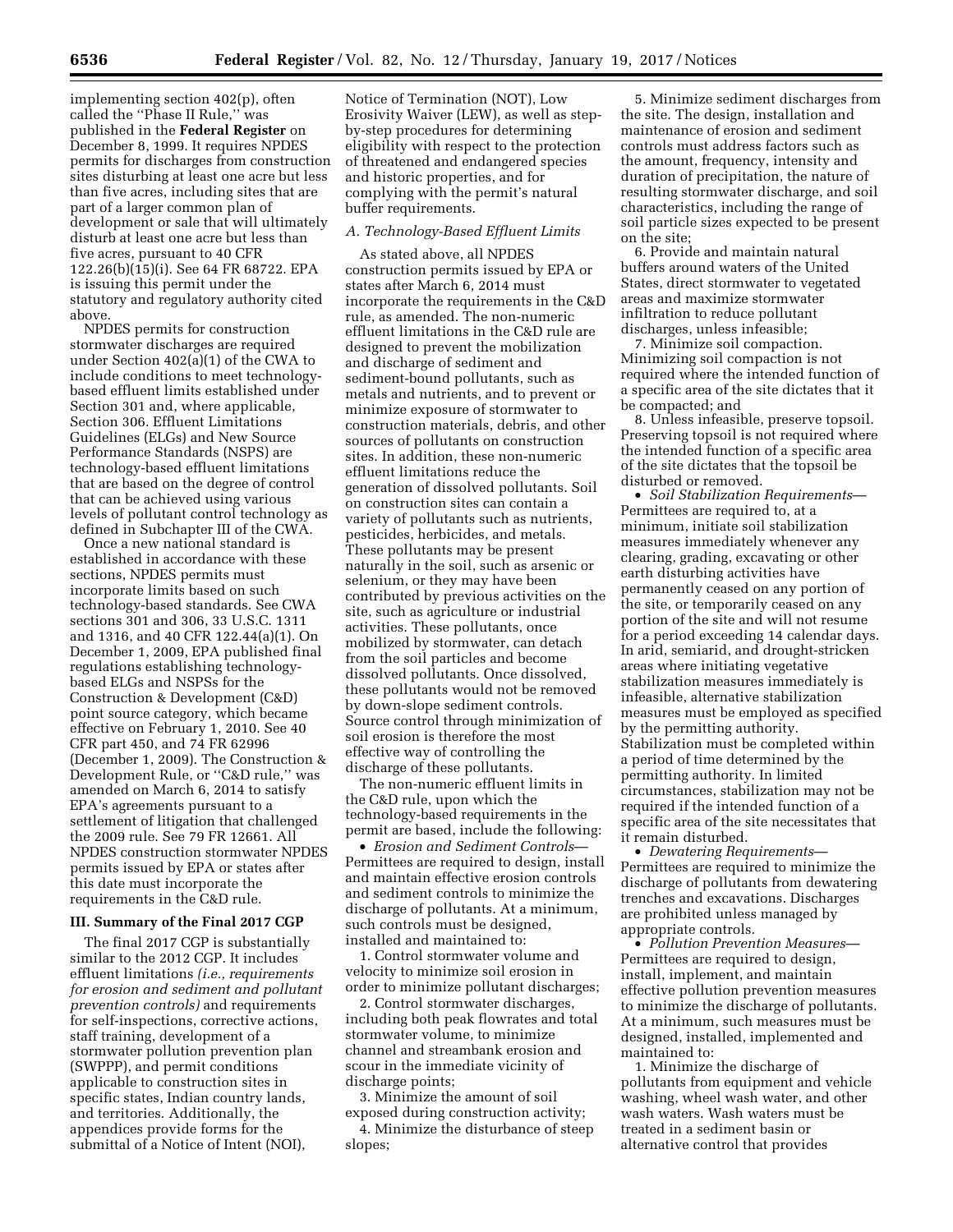equivalent or better treatment prior to discharge;

2. Minimize the exposure of building materials, building products, construction wastes, trash, landscape materials, fertilizers, pesticides, herbicides, detergents, sanitary waste and other materials present on the site to precipitation and to stormwater. Minimization of exposure is not required in cases where the exposure to precipitation and to stormwater will not result in a discharge of pollutants, or where exposure of a specific material or product poses little risk of stormwater contamination (such as final products and materials intended for outdoor use); and

3. Minimize the discharge of pollutants from spills and leaks and implement chemical spill and leak prevention and response procedures.

• *Prohibited Discharges*—The following discharges from C&D sites are prohibited:

1. Wastewater from washout of concrete, unless managed by an appropriate control;

2. Wastewater from washout and cleanout of stucco, paint, form release oils, curing compounds and other construction materials;

3. Fuels, oils, or other pollutants used in vehicle and equipment operation and maintenance; and

4. Soaps or solvents used in vehicle and equipment washing.

• *Surface Outlets*—When discharging from basins and impoundments, permittees are required to utilize outlet structures that withdraw water from the surface, unless infeasible.

The fact sheet details how EPA has incorporated these requirements into the final 2017 CGP. The discussion in the fact sheet includes a summary of each provision and the agency's rationale for articulating the provision in this way.

# *B. Water Quality-Based Effluent Limits (WQBELs)*

EPA's regulations at 40 CFR 122.44(d)(1) require permitting authorities to include additional or more stringent permit requirements when necessary to achieve water quality standards. The 2012 CGP contained several provisions to protect water quality and the 2017 CGP includes those same provisions. The permit includes a narrative WQBEL requiring that discharges be controlled as necessary to meet applicable water quality standards. Failure to control discharges in a manner that meets applicable water quality standards is a violation of the permit.

In addition to the narrative WQBEL, the permit contains related provisions that act together to further protect water quality. Many of these provisions were also included in the 2012 CGP. For example, the permit requires operators to implement stormwater control measures and to take corrective action in response to any exceedance of applicable water quality standards. To provide further protection, the permit also requires more stringent site inspection frequencies and stabilization deadlines for constructions sites that discharge to sensitive waters, such as those waters that are impaired for sediment or nutrients, which are parameters typically associated with stormwater discharges from construction sites, or waters identified by a state, tribe, or EPA as requiring enhanced protection under antidegradation requirements. Additionally, EPA received CWA Section 401 certifications for the 2017 CGP. Some of these certifications include additional water quality-based conditions that are required by states, Indian country lands, and territories, that become legally binding permit limits and conditions in specific geographic areas where the permit is available.

A new water quality protection established in the 2017 CGP is a modified approach to site stabilization deadlines based on the concept of phasing construction disturbances, where sites that disturb more than five (5) acres total over the course of a construction project are required to stabilize within a more stringent timeframe if they do not limit disturbances to five (5) acres or less at any one time. This modified approach is summarized below and is discussed in more detail in the fact sheet.

## *C. Summary of Significant Permit Changes From the 2012 CGP*

The 2017 CGP includes several new or modified requirements, which are summarized below and discussed in more detail in the fact sheet. The final 2017 CGP and the fact sheet can be found at *[https://www.epa.gov/npdes/](https://www.epa.gov/npdes/stormwater-discharges-construction-activities)  [stormwater-discharges-construction](https://www.epa.gov/npdes/stormwater-discharges-construction-activities)[activities](https://www.epa.gov/npdes/stormwater-discharges-construction-activities).* 

1. *Streamlining of the permit*—EPA streamlined and simplified language throughout the 2017 CGP to present requirements in a generally more clear and readable manner. This structure should enhance the operators' understanding of and compliance with the permit's requirements. For example, EPA moved language that was not necessary in the permit into the relevant appendix or to the fact sheet. Although

the permit has been streamlined from prior permits, most of the requirements remain unchanged.

2. *Revisions consistent with the C&D ELG, as amended—*EPA made minor revisions to the technology-based effluent limits in the permit to incorporate the March 6, 2014 amendments to the Construction and Development Effluent Guidelines and Standards (the ''C&D rule'') at 40 CFR part 450 (see section III.A. of this notice on Technology-Based Effluent Limits). The 2012 CGP already incorporated the original C&D rule requirements and the 2017 CGP includes the necessary revisions to the language based on the rule amendments but does not add any new requirements. These revisions include clarifying the applicability of requirements to control erosion caused by discharges, providing additional details on areas where buffers are required, and clarifying requirements for soil stabilization, preservation of topsoil and pollution prevention measures.

3. *Authorized non-stormwater discharges—*Non-stormwater discharges of external building washdown waters containing hazardous substances, such as paint or caulk containing polychlorinated biphenyl (PCBs) are not authorized in the 2017 CGP. Nonstormwater discharges are required to comply with any applicable effluent limitation requirements in Parts 2 and 3 of the permit. Part 1.2.2.

4. *Notice of permit coverage—*  Consistent with the 2012 CGP, operators must post a sign or other notice of permit coverage at a safe, publicly accessible location in close proximity to the construction site. In the 2017 CGP, this notice must also include information informing the public on how to contact EPA to obtain a copy of the SWPPP and how to contact EPA if stormwater pollution is observed in the discharge. EPA is requiring these additions to make the longstanding process of obtaining a SWPPP more readily known to the public and to improve transparency of the process to report possible violations. Part 1.5.

5. *Stockpiles and land clearing debris piles*—EPA changed the requirement for temporary stabilization for stockpiles or land clearing debris piles from ''where practicable'' to requiring cover or appropriate temporary stabilization for all inactive piles that will be unused for 14 or more days, consistent with the temporary stabilization deadlines in Part 2.2.14 of the 2017 CGP. EPA made this change to ensure pollutants are minimized from these piles, but is clarifying that the requirement only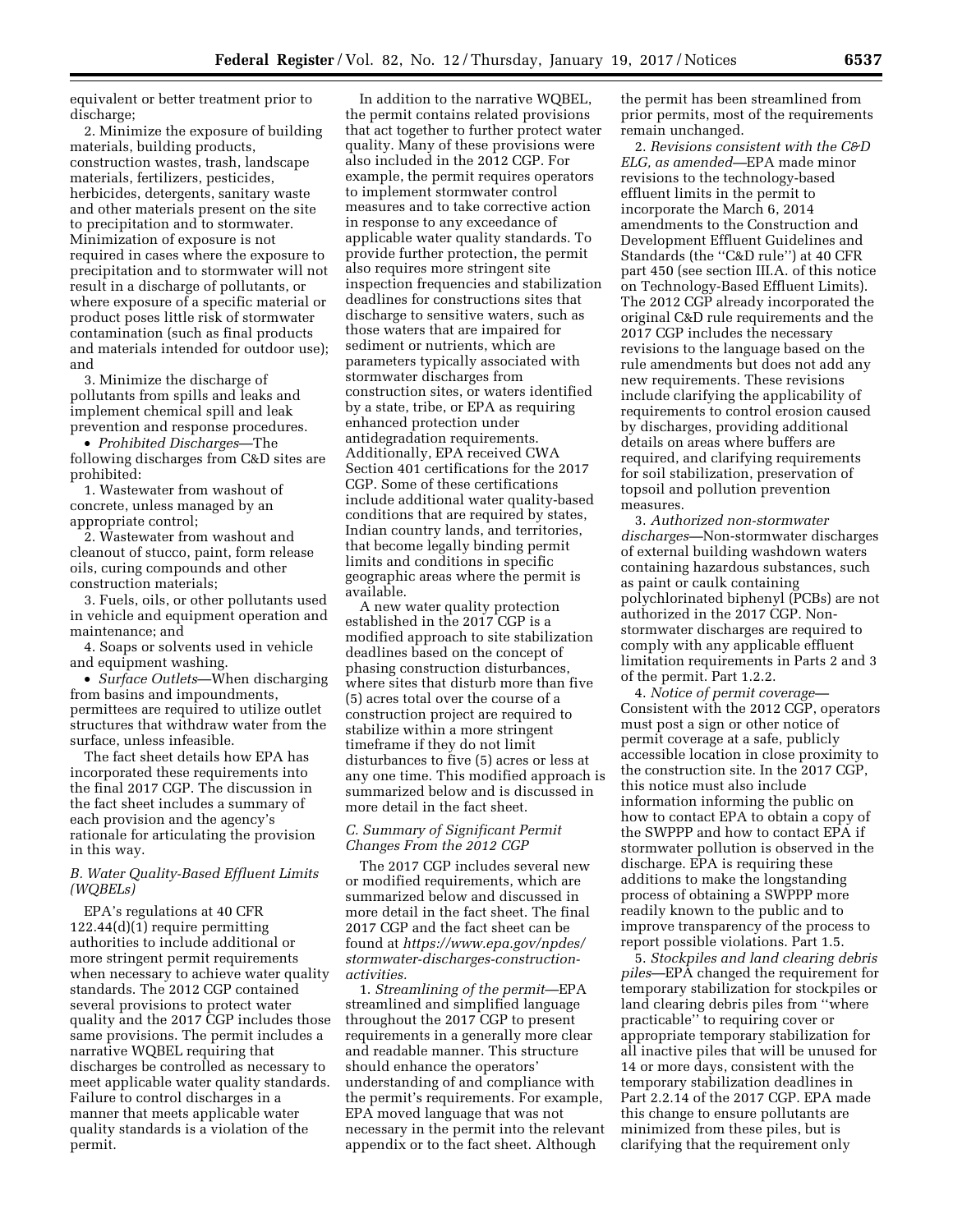applies where these piles are not actively being used. Part 2.2.5.

6. *Stabilization deadlines*—The 2017 CGP establishes a modified approach to the stabilization deadlines, which is based on the concept of phasing construction disturbances. Sites that disturb five (5) acres or less must complete stabilization within a 14 calendar day timeframe, which is the same timeframe that applied to sites in the 2012 CGP. For sites that disturb more than five (5) acres over the course of a construction project, operators can choose between completing stabilization within a 14-calendar day timeframe if they limit disturbances to five (5) acres or less at any one time, or within a 7 calendar day timeframe if they do not limit disturbances to five (5) acres or less at any one time. The intent of this approach is to provide an incentive to disturb less land at any given period of time by providing longer stabilization timeframes if the disturbance is kept below a threshold level. The deadline for sites discharging to sensitive waters remains unchanged (within 7 calendar days), and the exceptions for sites in arid, semi-arid, and drought-stricken areas and for operators affected by circumstances beyond their control also remain unchanged. Part 2.2.14.

7. *Construction and domestic waste*— The 2017 CGP requires operators to keep waste container lids closed when not in use and at the end of the business day for those containers that are actively used throughout the day, or, for waste containers that do not have lids, to provide cover or a similarly effective means to minimize the discharge of pollutants. EPA made this change to minimize the exposure of these waste materials to precipitation and stormwater, and to make the requirements for construction and domestic waste consistent with the cover requirements for most other types of materials and wastes in the CGP. Part 2.3.3.

8. *Discharge limitations for sites discharging to sensitive waters*—In order to ensure that discharges meet water quality standards, EPA added a requirement in the 2017 CGP to implement controls on sites discharging to polychlorinated biphenyl-(PCB) impaired waters to minimize the exposure of building materials containing PCBs to precipitation and stormwater. This provision applies to the demolition of structures with at least 10,000 square feet of floor space built or renovated before January 1, 1980. EPA also added a requirement to document information about the demolition location and associated pollutants in the SWPPP. Part 3.2.

9. *Notice of Intent (NOI)*—In the 2017 CGP, EPA added three questions to the NOI form (Appendix J). These questions are:

• The type of construction site (select one or more of 9 options);

• A yes/no question asking if there is demolition of a structure with at least 10,000 square feet of floor space that was built or renovated before January 1, 1980; and

• A yes/no question asking whether the predevelopment land use was used for agriculture.

### **IV. Implementation Assistance**

Following issuance of the 2017 CGP, EPA plans to provide further assistance to construction operators, state permitting authorities, and other interested parties on various aspects of this new permit. The following activities or documents are planned:

• *National Webcast—*EPA will host a webcast in February of 2017 that will provide an overview of the 2017 CGP and an opportunity for participants to ask questions. EPA anticipates offering more webcasts covering the same material or more specific aspects of the permit. The agency will announce details of all webcasts on the CGP Web site at *[https://www.epa.gov/npdes/](https://www.epa.gov/npdes/stormwater-discharges-construction-activities)  [stormwater-discharges-construction](https://www.epa.gov/npdes/stormwater-discharges-construction-activities)[activities.](https://www.epa.gov/npdes/stormwater-discharges-construction-activities)* 

• *Small Residential Lot SWPPP Template—*EPA will also be providing an updated template that small residential lot builders can use to develop a streamlined SWPPP that is consistent with the minimum requirements of the permit.

• *Inspection and Corrective Action Report Templates—*EPA will also be providing updated template forms that construction site operators can use to document inspections completed pursuant to the permit's requirements in Part 4 and in preparing corrective action reports pursuant to the permit's requirements in Part 5.

EPA will consider additional outreach to support the 2017 CGP based on the level of interest and demand.

#### **V. Analysis of Economic Impacts**

EPA expects the economic impact on entities that will likely seek coverage under this permit, including small businesses, to be minimal. A copy of EPA's economic analysis, titled ''Cost Impact Analysis for the 2017 Construction General Permit (CGP),'' is available in the docket for this permit. The economic impact analysis indicates that while there may be some incremental increase in the costs of complying with the 2017 CGP over the 2012 CGP, these costs will not have a

significant economic impact on a substantial number of small entities.

This analysis evaluates the cost implications of the key changes to the permit. Each change is examined in light of the 2012 CGP's requirements, where applicable. The objective of this examination is to show where or to what extent the 2017 CGP includes requirements that impose an incremental increase in costs on operators above and beyond costs that are already accounted for in the 2012 CGP, which incorporated the C&D rule and defines the baseline of costs to which operators are currently subject.

The C&D rule baseline costs estimate the cost of compliance for all construction activities required to obtain NPDES permit coverage to implement the stormwater controls required by the Effluent Limitations Guideline. While the C&D rule applies to permitted construction activities under the NPDES program nationwide, the 2017 CGP provides coverage to a sub-set of those activities in areas not covered by an approved state NPDES program, which accounts for approximately 5–6 percent of the construction stormwater permitted universe under the NPDES program.

Calculating the total cost of EPA's construction stormwater program under the 2017 CGP is challenging for several reasons. NPDES general permits, such as the CGP, are issued to no one operator in particular, with multiple operators obtaining coverage under the general permit after it is issued. Therefore, the 2017 CGP has an inherently unknown permitted universe at the time of permit issuance. EPA can estimate that approximately 25,000 operators will seek coverage under the 2017 CGP during its five-year life span, based on data from previous CGPs.

However, the total cost calculation is dependent on many other factors and assumptions that are difficult to estimate or extrapolate for the entire CGP permitted universe. Although many operators under the CGP share similar operations and discharge properties, the variables that would need to be accounted for in estimating the total cost of compliance vary widely across individual construction sites, for example, total area and duration that land is disturbed, slope, climate and precipitation patterns, soil type, topography, and previous land use. In addition, factors such as labor and material costs vary across the country. Given that EPA does not know and does not collect data on all of the specific operator characteristics necessary to make an accurate estimate, EPA is not able to estimate the total cost of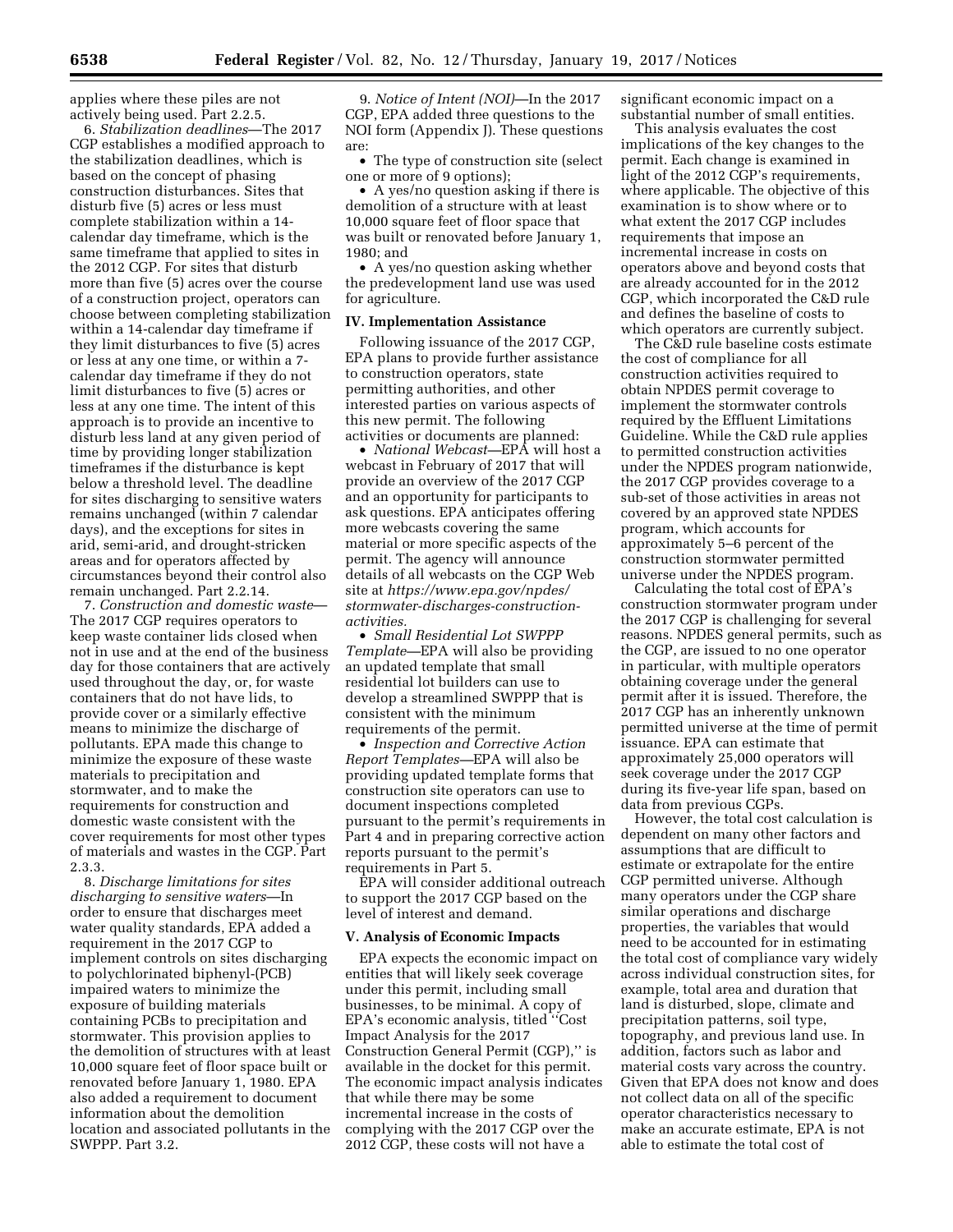compliance with EPA's CGP at this time. EPA's practice instead is to calculate the incremental change in burden with each permit reissuance and, where applicable, provide estimates of some known costs that can be used to calculate the estimated total cost of a specific permit change.

Part 3.2 has a new requirement in the 2017 CGP for operators discharging to waters impaired for PCBs. Buildings and structures originating or remodeled between the years of 1950–1979 often contain PCBs in materials such as caulk and paint. Without proper controls, the demolition of such structures can cause PCBs to be released into the environment and discharged into waters of the U.S. during storm events. To address this concern, EPA has added a new provision that requires controls to be implemented to minimize exposure of PCB-containing building materials to precipitation and stormwater, and to ensure that such materials are disposed in compliance with applicable state, federal, and local laws. The requirement is limited to the demolition of buildings or structures with at least 10,000 square feet of floor space built or renovated before January 1, 1980 on sites that discharge to waters with known impairments for PCBs.

Over 4,500 water bodies are currently listed in the PCB-polluted category, making this the sixth-highest water pollution cause nationwide. This includes 81,610 miles of rivers and streams, 3,204,534 acres of lakes and ponds, and 400,094 square miles of bays and estuaries that are impaired for PCBs. EPA does not currently have data on the number of construction projects subject to EPA's CGP that involve demolition of a structure with at least 10,000 square feet of floor space built or renovated before January 1, 1980 on sites that discharge to waters impaired for PCBs. Therefore, at this time, EPA does not have an estimate for the number of operators that will be affected by this new requirement. However, EPA added a new question on the NOI form asking about the prevalence of demolition of a structure with at least 10,000 square feet of floor space that was built or renovated before January 1, 1980. When reissuing this permit, EPA will review the data submitted on the NOI forms as well as information on the implementation of this requirement, as necessary, to determine whether to revise the applicability of the requirement or associated cost impact analysis.

# **VI. Executive Order 12866: Regulatory Planning and Review and Executive Order 13563: Improving Regulation and Regulatory Review**

Under Executive Order 12866 (58 FR 51735, October 4, 1993), this action is a ''significant regulatory action.'' Accordingly, EPA submitted this action to the Office of Management and Budget (OMB) for review under Executive Orders 12866 and 13563 (76 FR 3821, January 21, 2011) and any changes made in response to OMB recommendations have been documented in the docket for this action.

# **VII. Executive Order 12898: Federal Actions To Address Environmental Justice in Minority Populations and Low-Income Populations**

Executive Order (EO) 12898 (59 FR 7629 (Feb. 16, 1994)) establishes federal executive policy on environmental justice. Its main provision directs federal agencies, to the greatest extent practicable and permitted by law, to make environmental justice part of their mission by identifying and addressing, as appropriate, disproportionately high and adverse human health or environmental effects of their programs, policies, and activities on minority populations and low-income populations in the United States.

EPA has determined that the 2017 CGP will not have disproportionately high and adverse human health or environmental effects on minority or low-income populations because the requirements in the permit apply equally to all construction projects that disturb one or more acres in areas where EPA is the permitting authority, and the erosion and sediment control provisions increase the level of environmental protection for all affected populations.

### **VIII. Executive Order 13175: Consultation and Coordination With Indian Tribal Governments**

In compliance with Executive Order 13175, EPA consulted with tribal officials to gain an understanding of and, where necessary, address the tribal implications of the permit. In the course of this consultation, EPA conducted the following activities:

• August 5, 2015—EPA mailed notification letters to all Tribal leaders, initiating consultation and coordination on the draft 2017 CGP. The consultation period was from August 17, 2015 to October 13, 2015.

• August 11, 2015—EPA presented a brief overview of the 2012 CGP and information regarding the upcoming consultation to the National Tribal Caucus.

• August 12, 2015—EPA presented a brief overview of the 2012 CGP and information regarding the upcoming consultation to the National Tribal Water Council.

• September 22, 2015—EPA held a consultation teleconference call; 18 Tribes were represented. EPA responded to the general questions raised on the call.

• On October 14, 2015, EPA received one set of comments from a Tribe in the State of Washington. EPA evaluated and considered the comments during the finalization of the 2017 CGP; EPA responded to the formal comments submitted in writing during the comment period in the Agency's final action.

• EPA will provide email notification to Tribes of today's final 2017 CGP.

EPA also notes that as part of the finalization of 2017 CGP, it completed the Section 401 certification procedures with all applicable tribes where the 2017 CGP applies (see Appendix B).

**Authority:** Clean Water Act, 33 U.S.C. 1251 *et seq.* 

Dated: January 11, 2017.

**Deborah Szaro,** 

*Acting Regional Administrator, EPA Region 1.* 

Dated: January 11, 2017.

#### **Javier Laureano,**

*Director, Clean Water Division, EPA Region 2.* 

Dated: January 11, 2017.

### **Jose C. Font,**

*Acting Director, Caribbean Environmental Protection Division, EPA Region 2.* 

Dated: January 11, 2017.

#### **Dominique Lueckenhoff,**

*Acting Director, Water Protection Division, EPA Region 3.* 

Dated: January 11, 2017.

### **Ce´sar A. Zapata,**

*Deputy Director, Water Protection Division, EPA Region 4.* 

Dated: January 11, 2017.

**Christopher Korleski,** 

*Director, Water Division, EPA Region 5.* 

Dated: January 11, 2017.

## **William K. Honker,**

*Director, Water Division, EPA Region 6.*  Dated: January 11, 2017.

### **Karen Flournoy,**

*Director, Water, Wetlands, and Pesticides Division, EPA Region 7.* 

Dated: January 11, 2017.

### **Darcy O'Connor,**

*Assistant Regional Administrator, Office of Water Protection, EPA Region 8.*